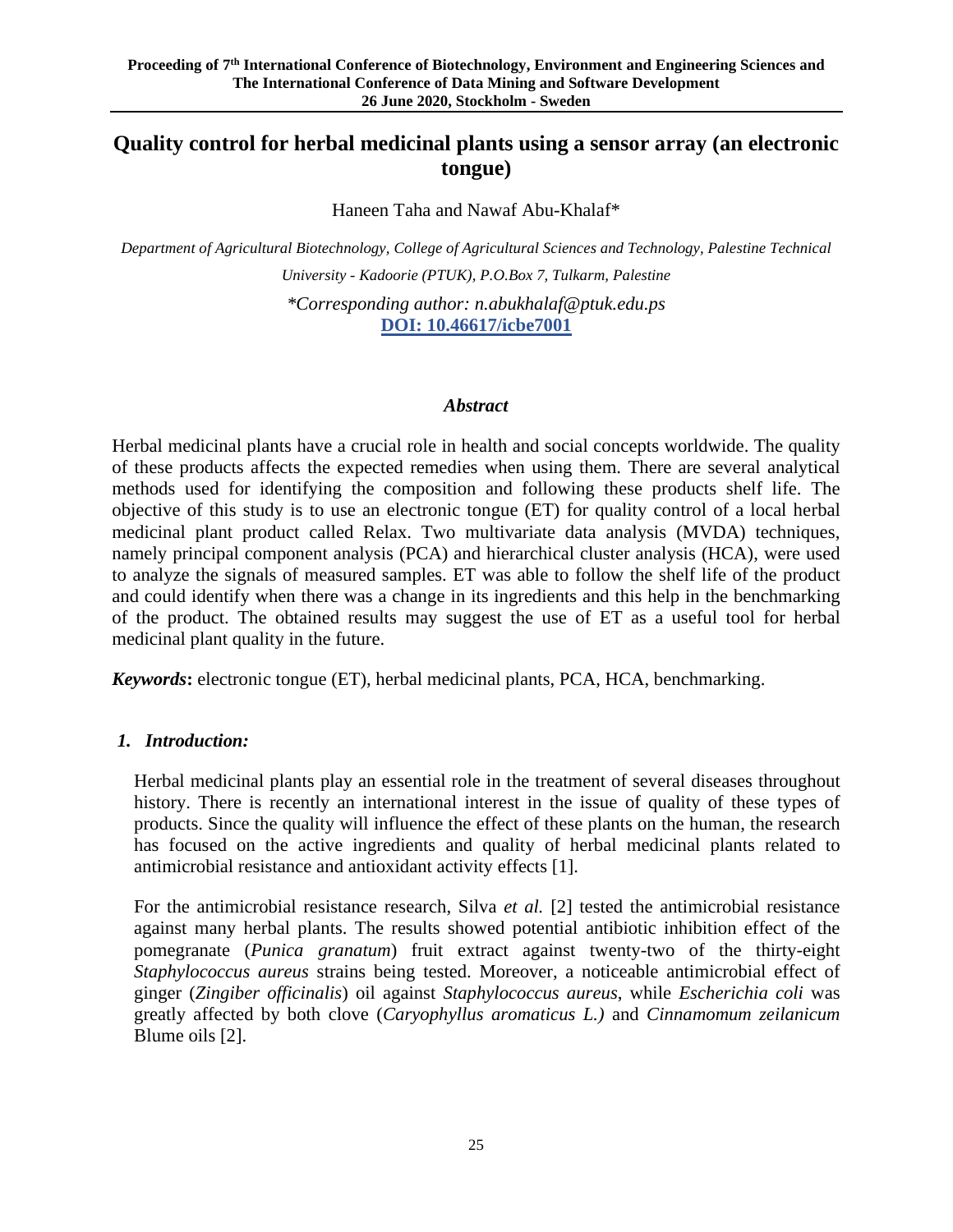At the same time, inhibition effect was observed toward one of the tested bacteria including *Staphylococcus aureus, Enterococcus faecalis, Escherichia coli, Klebsiella pneumoniae*, *Proteus mirabilis, Enterobacter cloacae, Morganella morganii* and *Pseudomonas aeruginosa.* The antibacterial effect was due to at least using eleven plant species originated in Argentine [3]. The phenolic compounds presented in chamomile were found to have antimicrobial activity against *Staphylococcus aureus* [4].

Regarding the antioxidants activity, a group of aromatic plants in Greece were tested for their oxidation capacity, total phenolic contents, reducing power and stability through oxidation and showed consistent results [5].

Sabbobeh *et al.* [6] studied both antimicrobial resistance and antioxidant activity for the popular Palestinian plant *Salvia palaestina* (Lamiaceae) leaves. A disc diffusion method was used to estimate the antimicrobial activity of essential oils against two bacterial strains *Staphylococcus aureus* and *Staphylococcus coli* compared to gentamicin. The effect of essential oils on *aureus* was greater than that of gentamicin, while the essential oils and gentamicin had nearly the same activity on *Escherichia coli*. Moreover, there was an increase in the antioxidant activity with time and with increasing concentration of the essential oils.

Several types of equipment can be used for the quality control of herbal medicinal plants, *e.g.* gas chromatography (GC), gas chromatography-mass spectrometry (GC-MS), thin-layer chromatography (TLC), high-performance liquid chromatography (HPLC), capillary electrophoresis (CE), and liquid chromatography-mass (LC-M) [7, 8]. These techniques have long analytical success. On the other hand, they also have some limitations; including long analytical duration, high-cost analysis, complex sample preparations and the need to have a skilled person [9].

An electronic tongue (ET), which is a chemical sensor, can be a good alternative for analyzing the quality of herbal medicinal plants [10]. ET is composed of an array of chemical sensors with nonspecific, low selective, high stability and cross-sensitivity to different species in solution. Multivariate data analysis (MVDA) can be used for identification and quantification of analyzed samples. There are several techniques for MVDA, *e.g.* principal component analysis (PCA) [10,11], hierarchical cluster analysis (HCA) [12], discriminant function analysis (DFA) [13] and artificial neural network (ANN) [14].

ET has received increased attention across several domains compared to other analytical methods. Since it is fast with rapid sample preparation, reliability, useful in identifying and quantifying of several liquid compounds, acceptable accuracy and relatively low cost [15]. It has been used in many applications, *e.g.* biotechnology, agriculture and environment [16-28]. Moreover, ET was used for quality assessment of some taste chemicals that influence the tea [29] and herbal medicinal plants mixtures quality [30].

This work aims to investigate the possibility of using ET, as fast and reliable quality control equipment, to study the quality and stability (*i.e.* benchmarking) of a local herbal medical product called Relax, during one year of production. This research can open a wide window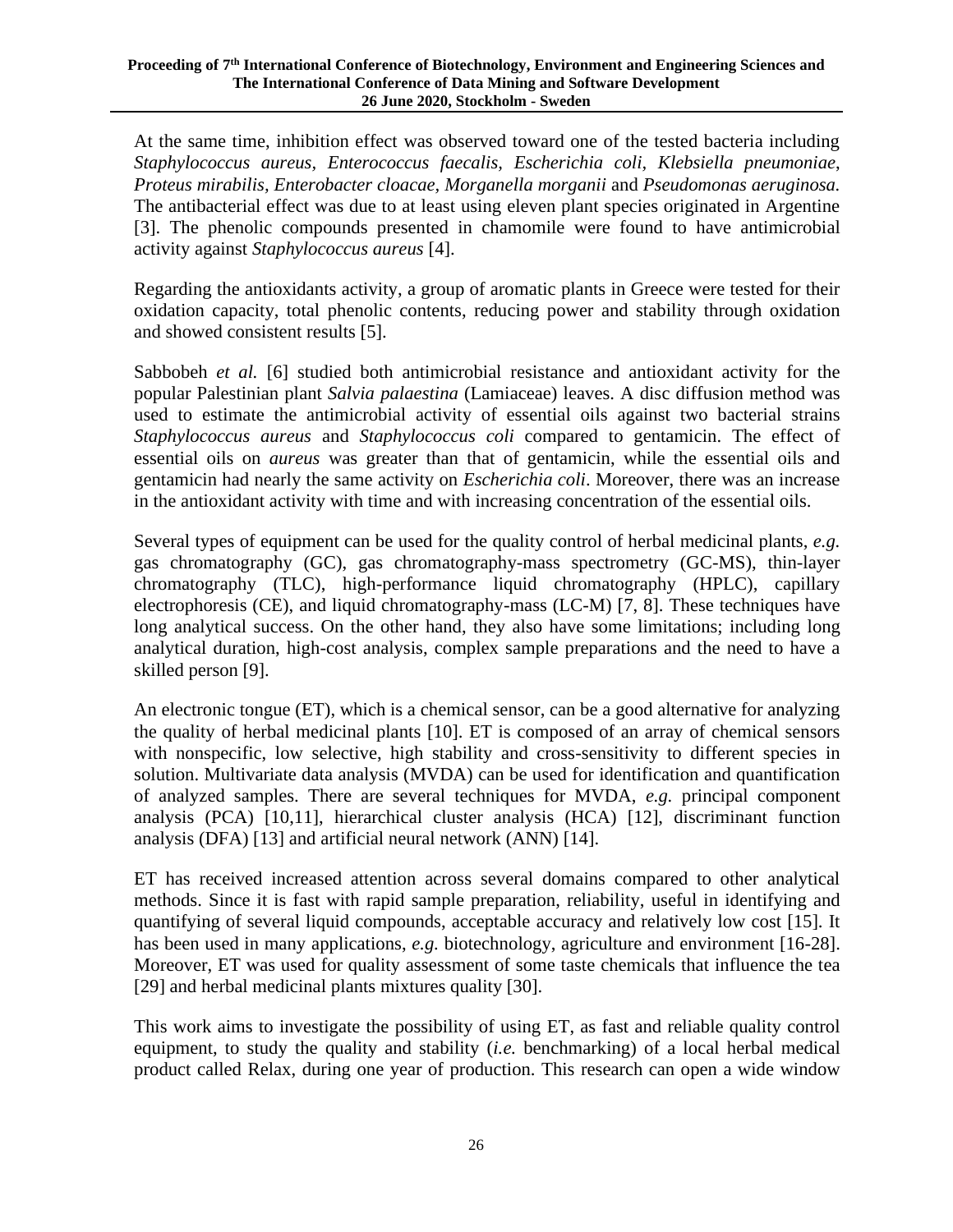for using ET for further quality control applications in agricultural and biological sectors to serve the community.

## *2. Materials and Methods*

### *2.1. Relax herbal medicinal product*

The Relax granules product is produced by a local company called Bajjora Company, Tulkarm, Palestine. The product is used as food complement to improve gastrointestinal tract functions (*i.e.* herbal mixture used as a laxative), and it could influence positively in antimicrobial and antioxidant resistance. Moreover, it can be used in weight loss programs and lower cholesterol as well as harmful lipids levels. The ingredients of the product are oats, wheat germs, flax seeds, fennel, mint, caraway, anise, coriander and mahaleb cherry (*Prunus mahaleb* L.).

### *2.2. Benchmarking of Relax granules*

Twelve different samples were collected randomly in December month (*i.e.* end of 2017) from Bajjora Company in Tulkarm, Palestine. Taking into consideration that each sample was produced in a different batch during the year, and there was one batch of production for this product each month (*i.e.* the samples covered one year of production). The manufacturing company had changed in the composition of the product, since they stopped using one of the herbs ingredients in the mixture (*i.e.* mahaleb cherry) from the end of February month. Table 1 shows the production date of each sample.

| Production month |
|------------------|
| January          |
| February*        |
| March            |
| April            |
| May              |
| June             |
| July             |
| August           |
| September        |
| October          |
| November         |
| December         |
|                  |

**Table 1.** Samples of Relax granules batches and their production month /2017.

\*: The manufacturing company had stopped adding mahaleb cherry to the ingredients after the end of February.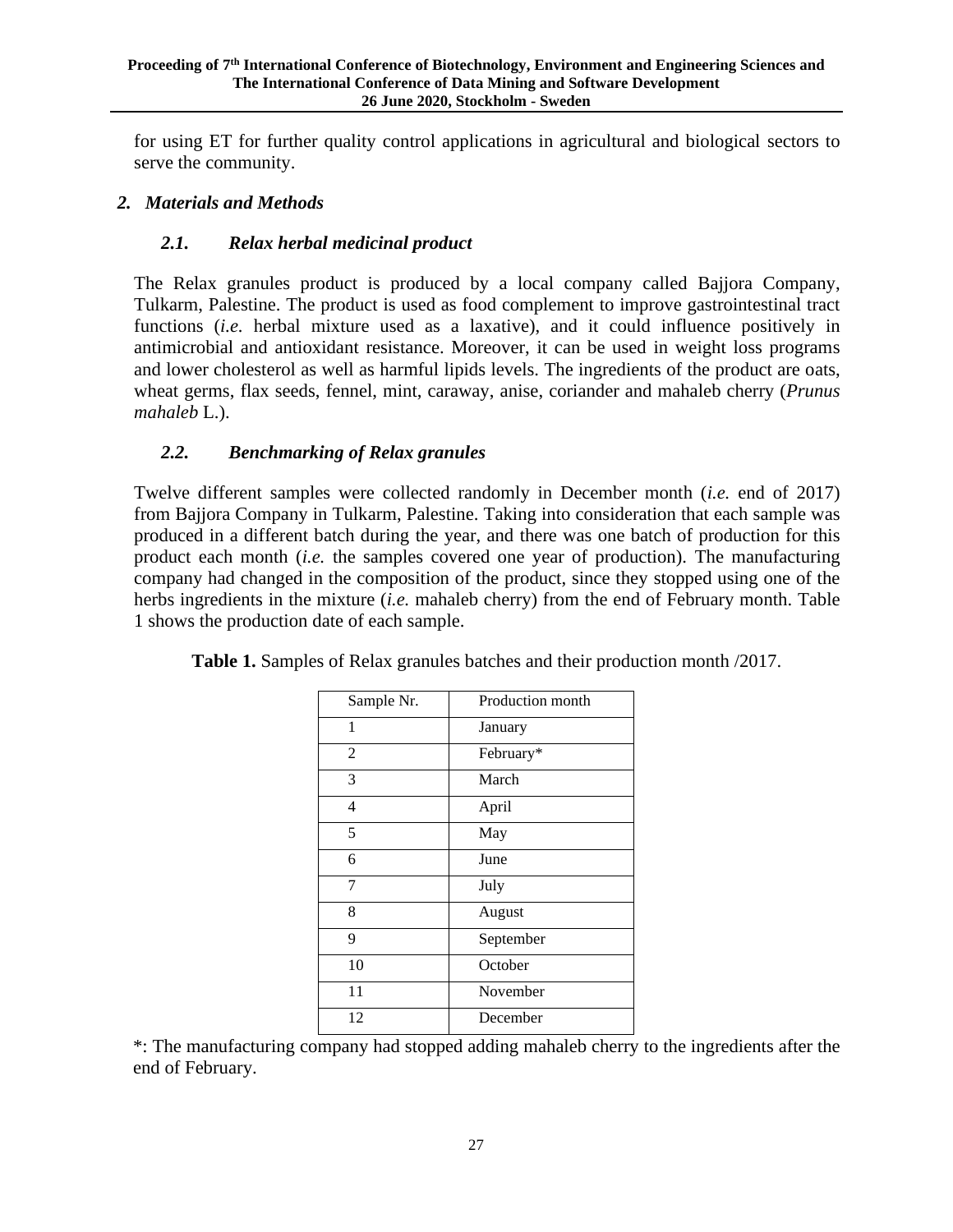# *2.3. Sample preparation*

Samples for herbal product testing were prepared according to previous studies [31]. For each sample, nine grams (*i.e.* one teaspoonful) of the product were weighted and mixed with 200 ml of boiled deionized water, infused for about 10 minutes and filtered by white gauze pads. Then the resulted solution was cooled to 25℃ (room temperature) before being submitted to ET analysis.

# *2.4. Electronic tongue (ET)*

Potentiometric electronic tongue produced by Astree II (Alpha MOS, Toulouse, France) was used. The device consists of four parts including liquid auto-sampler with 16 bakers, a sensory array, a data acquisition electronic unit and advanced software for analysis (Figure 1).

Sensors array is composed of seven solid potential sensors that are chemically modified fieldeffect transistors (ChemFET) and Ag/AgCl reference electrode. These sensors consist of two parts: the sensitive layer and the transducer, and are coated with a specific membrane (chemical compounds) to induce both cross-sensitivity and cross-selectivity. Product samples were measured by ET according to the procedure from Alpha MOS. The average of three measurements of each sample was considered for the data analysis [32], which was carried out using PCA and HACA. Both methods are unsupervised classification methods and were used successfully in many applications [33].



**Figure 1.** Alpha MOS Astree II parts: (A) liquid autosampler with a capacity for 16 bakers, (B) electrochemical sensor array, (C) acquisition unit, (D) Astree Software V12.4 (Alpha MOS, 2009).

## *3. Results and discussion*

Two sensors of ET, namely ZZ and ET, were the most sensitive to Relax batches. The ET signals were stable during measurement samples. The sensors showed good reproducibility, *i.e.* values of standard deviation (SD) (5.6-10.4 mv) were less than 30 mv. Moreover, low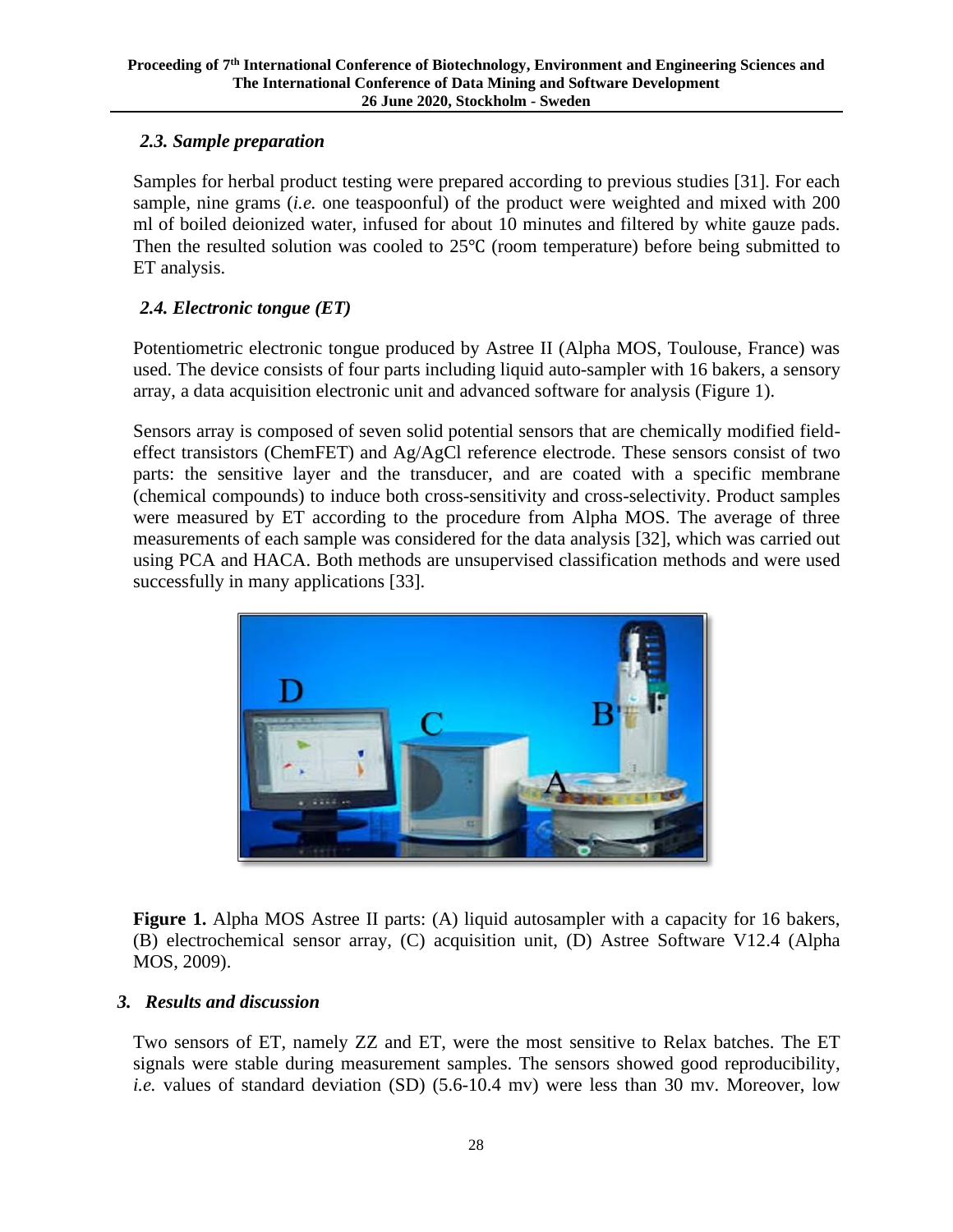values of the coefficient of variation (CV) (*i.e.* 0.31%-0.61%) represented good reliability according to the manufacture of ET [32].

A PCA was carried out. Figure 2 shows the scores plot of PCA. The scores plot explains the relation between samples. Two principal components (PCs) explain 100% of the variation of the data, which indicates that the model can explain the whole variation of the original data, without any significant loss in the information. It can be noticed that there are two main groups in the scores plot. One of the groups is for samples which were taken in January until February. The other group is for samples that were produced in March until December. The classification is most likely due to the difference in the herbal ingredients, since the company had decided to stop adding mahaleb cherry to the mixture ingredients from the end of February month. The ET could identify the difference in the herbal medicinal constituents, even though they usually added mahaleb cherry in a low quantity. This indicates that ET can detect that small difference reflecting the high sensitivity of this taste sensor in predicting the composition of samples.

It can also be noticed that all samples are relatively close to each other, indicating that the storage time (shelf-time) have little or no effect on the analyzed batches ensuring the good quality of this local product. Consequently, the products were kept in a suitable storage condition.



**Figure 2.** Principal component analysis (PCA) scores plot of the Relax batches samples (collected during months of 2017) measured by ET.

The data of ET was also analyzed using HCA. The dendrogram of HCA classifications is shown in Figure 3. It can be noticed that HCA has mainly two groups (*i.e.* A and B). The first group (*i.e.* A) represents the product in January-February and the second group (*i.e.* B) is for batches of March-December months. It can also be noticed that there are subgroups (*i.e.* B1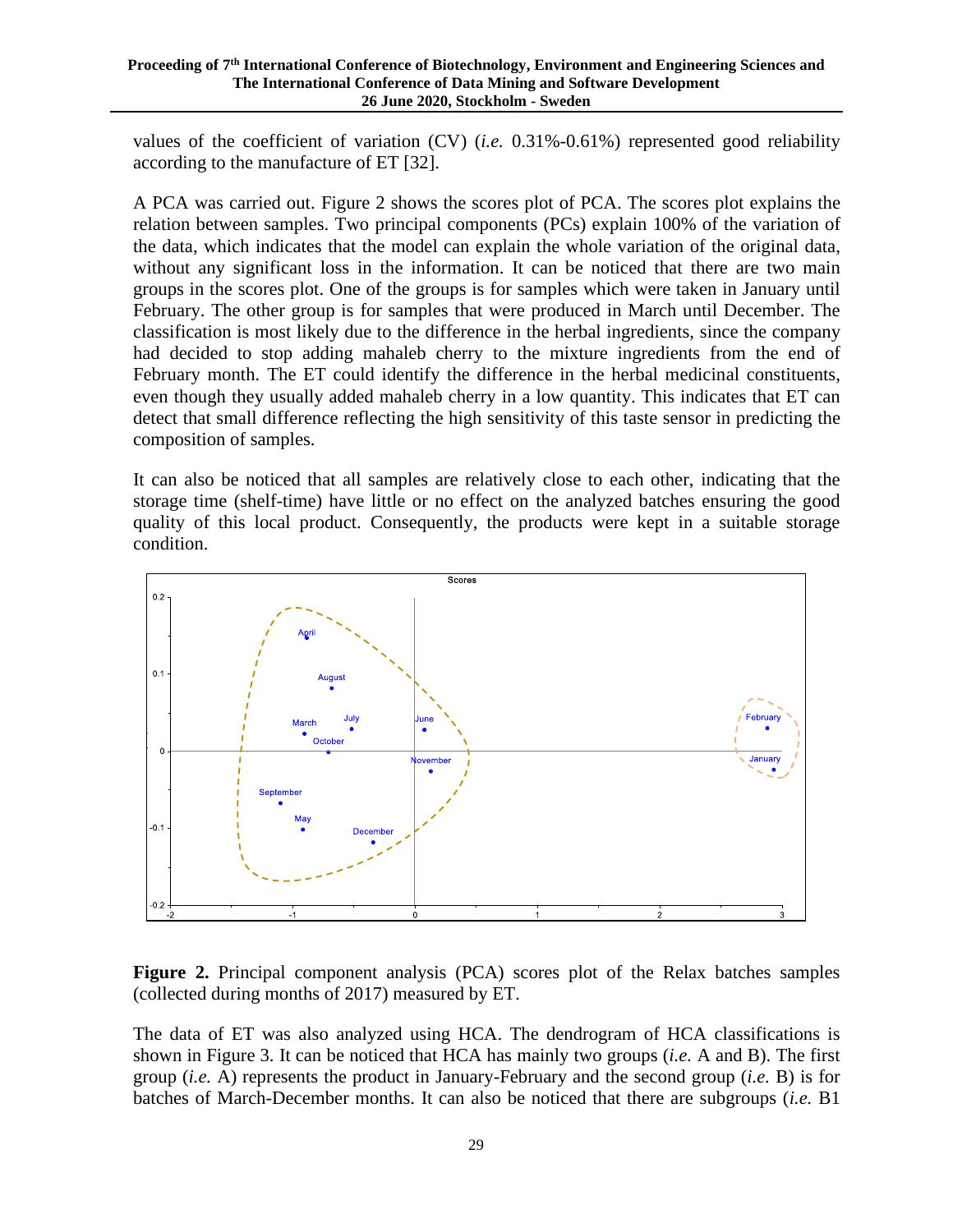and B2). However, the distance between them is small, and this indicates that there is homogeneity in the production and the shelf life has not much effect on the product quality.

The classification (two main groups in HCA) is expected to be due to the same reason that PCA managed to classify the two groups, *i.e.* changing in the product composition, which is due to stop adding mahaleb cherry to the mixture ingredients from the end of February month.

From data analysis viewpoint, it can be that both MVDA techniques managed to get the same interoperation of results.



**Figure 3.** Dendrogram showing clustering of Relax herbal medicinal samples measure by ET. Two groups (A and B) are presented. The group in which mahaleb cherry was added to ingredients (A: in pink colour), and the group in which mahaleb cherry was not added to ingredients (B: in violet colour). Subgroups of B (*i.e.* B1 and B2) have little differences between them, which indicates that the product is homogeneous and there is a little effect of shelf life.

This study produced results which corroborate the findings of a great deal of the previous work in using ET for herbal products, tea [9,29,31], biotechnology and pharmaceutical applications [14,19,20,23,27]. Moreover, the present study extends the knowledge of using ET for different applications.

### *4. Conclusion*

In this investigation, samples of local herbal medicinal plant product called Relax were measured by electronic tongue (ET) to check its quality and benchmarking during one year (*i.e.* 2017) of production. From the results obtained, it can be concluded that:

1) ET was able to follow the herbal medicinal plant storage time (shelf life).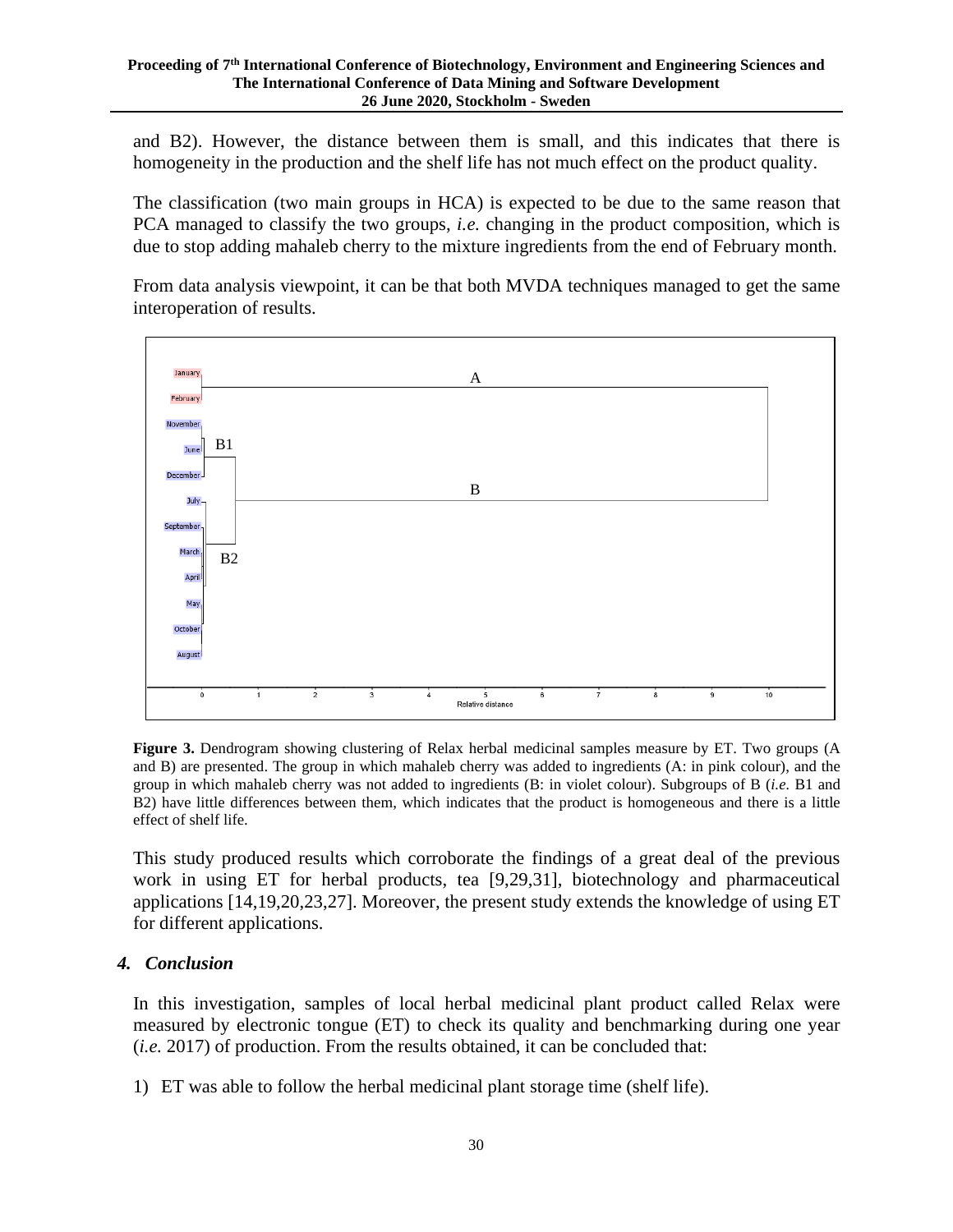- 2) The ET signals indicated that there was little effect of the storage time on the homogeneity of the product, and this indicates the proper storage in the manufacturing plant.
- 3) ET was also successful in predicting the changing in the ingredients of the product (*i.e.* benchmarking), even though the change was in one compound that usually added in a small amount.
- 4) Both PCA and HCA techniques were able to classify the samples according to the internal characteristics (composition) of the herbal medicinal plant products.

ET showed high efficiency in quality control of Relax product. Further studies are needed to develop innovative analytical methods using ET with other herbal medicinal plants/products and other biotechnology applications.

### *Acknowledgement*

The authors would like to thank Bajjora Company (Tulkarm, Palestine) for their cooperation during the project. This work has been partially financed by Dutch Nuffic through NICHE-PAA-233 project. We would also like to thank Palestine Technical University-Kadoorie (PTUK) for supporting this research.

### *References*

- [1] van Wyk BE, Wink M., 2015. Phytomedicines, herbal drugs, and poisons. University of Chicago Press.
- [2] Silva M. A., Higino J. S., Pereira J. V., Siqueira-Junior J. P. and Pereira M. S., 2008. Antibiotic activity of the extract of Punica granatum Linn. over bovine strains of Staphylococcus aureus. *Revista Brasileira de Farmacognosia.* 18, 209-212.
- [3] Zampini I. C., Cuello S., Alberto M. R., Ordonez R. M., Dalmeida R., Solorzano E. and Isla M. I., 2009. Antimicrobial activity of selected plant species from −the Argentine Puna− against sensitive and multi-resistant bacteria. *Journal of Ethnopharmacology.* 124, 499-505.
- [4] Asolini F. C., Tedesco A. M., Carpes S. T., Ferraz C. and Alencar S. d., 2006. Antioxidant and antibacterial activities of phenolic compounds from extracts of plants used as tea. *Brazilian Journal of Food Technology.* 9, 209-215.
- [5] Proestos C., Lytoudi K., Mavromelanidou O. K., Zoumpoulakis P. and Sinanoglou V. J., 2013. Antioxidant capacity of selected plant extracts and their essential oils. *Antioxidants.* 2, 11-22.
- [6] Sabbobeh R., Hejaz H., Jahajha A., Al-Akhras S., Al-Jaas H. and Abu-Lafi S., 2016. Antioxidant an Antimicrobial Activities of the Leaf Extract of Salvia palaestina. *Journal of Applied Pharmaceutical Science.* 6, 076-082.
- [7] Gavali J. B., Pradhan N. and Waghmare N., 2016. Current Trends in Analytical Methods of Medicinal Plant Drugs. *Jyoti Brijal Gavali et al; Current Trends in Analytical Methods of Medicinal Plant Drugs.* 1, 101-107.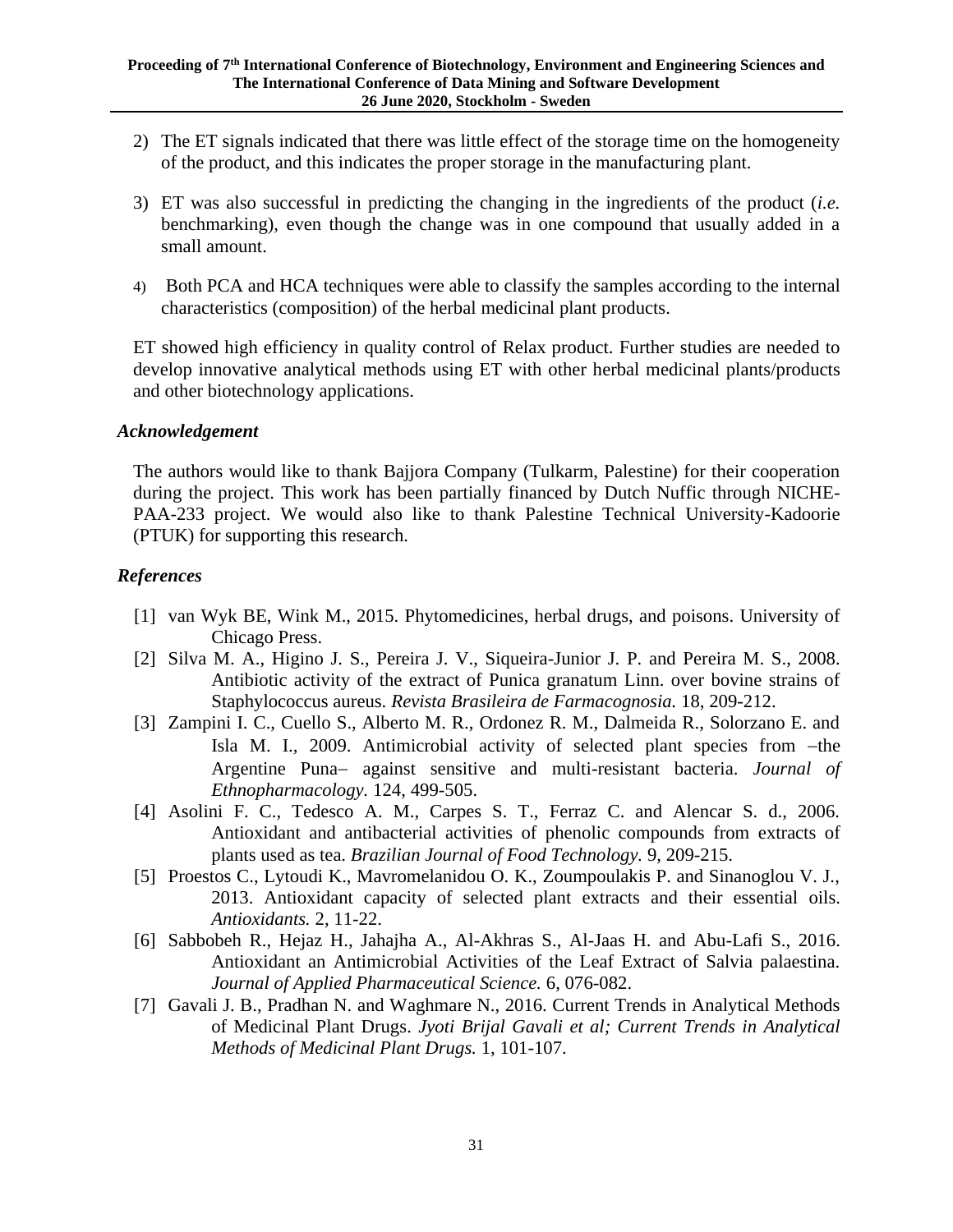- [8] Ramautar R., Somsen G. W. and de Jong G. J., 2013. CE–MS for metabolomics: Developments and applications in the period 2010-2012. *Electrophoresis.* 34, 86- 98.
- [9] Papieva I. S., Kirsanov D. O., Legin A. V., Kartsova L. A., Alekseeva A. V., Vlasov Y. G., Bhattacharyya N., Sarkar S. and Bandyopadkhyay R., 2011. Analysis of tea samples with a multisensor system and capillary electrophoresis. *Russian Journal of Applied Chemistry.* 84, 964-971.
- [10] Yaroshenko I. S., Kirsanov D. O., Wang P., Ha D., Wan H., He J., Vlasov Y. G. and Legin A. V., 2015. Determination of the toxicity of herb preparations of the traditional Chinese medicine with a multisensor system. *Russian Journal of Applied Chemistry.* 88, 72-81.
- [11] Major N., Markoviç K., Krpan M., Saric G., Hruskar M. and Vahcic N., 2011. Rapid honey characterization and botanical classification by an electronic tongue. *Talanta.*  85, 569-574.
- [12] Kalit M. T., Markovic K., Kalit S., Vahcic N. and Havranek J., 2014. Application of electronic nose and electronic tongue in the dairy industry. *Mljekarstvo.* 64, 228- 244.
- [13] Men H., Ning K. and Chen D., 2013. Data Fusion of Electronic Nose and Electronic Tongue for Discrimination of Chinese Liquors. *Sensors & Transducers.* 157, 57-67.
- [14] Ramamoorthy H. V., Mohamed S. N. and Devi D. S., 2014. E-Nose and E-Tongue: Applications and Advances in Sensor Technology. *Journal of NanoScience and NanoTechnology.* 2, 370-376.
- [15] Wang P., Liu Q., Wu C. and Hsia K. J., 2015. Electronic Nose and Electronic Tongue. In: Wang, P., Liu, Q., Wu, C., Hsia, K.J. Eds., Bioinspired Smell and Taste Sensors, Springer. pp 19-44.
- [16] Abu-Khalaf N., Iversen L. J. J., 2007. Calibration of a sensor array (an electronic tongue) for identification and quantification of odorants from livestock buildings. *Sensors.*  7, 103-128.
- [17] Abu-Khalaf N., Iversen L. J. J., 2007. Classification of mixtures of odorants from livestock buildings by a sensor array (an electronic tongue). *Sensors.* 7, 129-143.
- [18] Abu Rumaila B., 2019. Studying the Possibility of Indirect Metabolite Microorganisms' Classification Using Electronic Tongue and Multivariate Data Analysis. In: Master Thesis in Agricultural Biotechnology, Palestine Technical University - Kadoorie (PTUK), 159 pp.
- [19] Abu-Khalaf N., Zaid A. N., Jaradat N., Alkilany A. M., Abulateefeh S. R., Al Ramahi R. and Ghanem M., 2019. Identification of substandard drug products using electronic tongue: cefdinir suspension as a pilot example. *Drug Design, Development and Therapy.* 13, 3249-3258.
- [20] Abu-Khalaf N., Zaid N. A., Jaradat N., AlKilany A., Abu Rumaila B., Al Ramahi R., Shweiki S., Nidal S. and Surakhi N., 2018. The Taste of Commercially Available Clarithromycin Oral Pharmaceutical Suspensions in the Palestinian Market: Electronic Tongue and In Vivo Evaluation. *Sensors.* 18, 454-464.
- [21] Al Ramahi R., Zaid A. N. and Abu-Khalaf N., 2019. Evaluating the potential use of electronic tongue in early identification and diagnosis of bacterial infections. *Infection and Drug Resistance.* 12, 2445-2451.